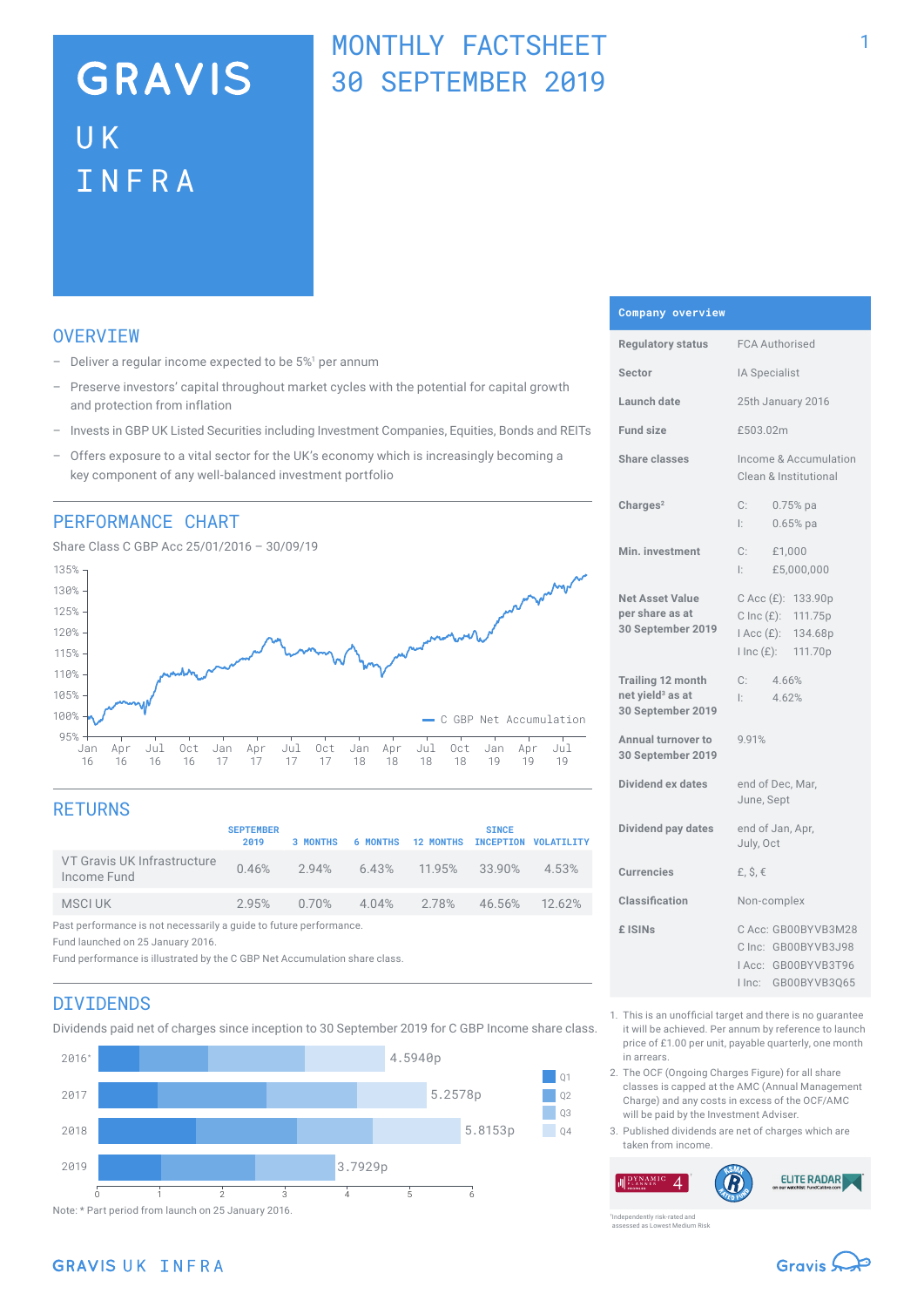## **GRAVIS UK** INFRA

## MONTHLY FACTSHEFT 30 SEPTEMBER 2019

#### The immediate pipeline of issuance remains healthy

Returns from underlying portfolio holdings were uncharacteristically divergent over the course of the month, however, the Fund recorded a modest gain of 0.46% thereby rounding off another strong quarter of performance in which the strategy returned 2.94% (C Accumulation). The strategy's ability to plot a relatively steady course during challenging periods for broader capital markets was in evidence throughout the third quarter as equities oscillated significantly in what proved a volatile period for investors.

The Fund participated in a number of capital raises in September including Target Healthcare (the company raised £80m vs. an initial target of £50m), Sequoia (£138.75m) and Primary Health Properties (£100m). The companies intend to use these proceeds to reduce debt and facilitate further development or acquisition opportunities. In each case, the Placings were struck at attractive levels relative to prevailing market prices. The immediate pipeline of issuance remains healthy and additional Placings have been announced by The Renewable Infrastructure Group, Foresight Solar, Gresham House Energy Storage and 3i Infrastructure.

Some of the portfolio's REIT investments announced results and portfolio updates. While Impact Healthcare and Target Healthcare, both owners and developers of high-quality care home facilities, reported good NAV uplifts and rental growth, the standout performer was GCP Student Living.

The shares of the student accommodation developer, often referred to by its ticker; DIGS, firmed 5% in September following results that demonstrated very strong NAV growth year-on-year alongside robust rental growth and incremental margin expansion. As a result of its strong performance and commensurate growth in market capitalisation, DIGS was promoted to the FTSE 250 index. Foresight Solar, another company held by the Fund was similarly promoted to the FTSE 250. For reference, the Adviser would highlight that more than 55% of the Fund (by value) is invested in FTSE 250, or 'mid cap', companies while a further 6.5% is invested in FTSE 100 companies.

Elsewhere, Pennon Group – the best individual performer in September – rallied on an upbeat Trading Statement in which the company announced plans to undertake a full strategic review incorporating capital allocation policy. Viridor, Pennon's waste management unit, which operates ten Energy Recovery Facilities (ERF) and has grown to become a significant contributor to group operating profit, could potentially be spun out or sold to realise value for shareholders.

#### Third quarter dividend announced

On 30th September the Fund announced dividends for the third quarter of 2019, payable in October. Holders of the C Income units will receive 1.2797p per unit. As at 30th September, the trailing 12-month net yield on the C Income units has contracted to 4.66%, which reflects the

#### **Investment Adviser**

Gravis Advisory Limited is a wholly owned subsidiary of Gravis Capital Management Ltd, a specialist investment advisory firm focused primarily on UK infrastructure ("GCM"). GCM manages c.£2.7bn, including the FTSE 250 company GCP Infrastructure Investments Limited, which has a market capitalisation of over £1bn. GCM is authorised and regulated by the FCA.

#### **Sales Contacts**

William MacLeod 07836 695442 william.macleod@graviscapital.com

Ollie Matthews 07787 415151 ollie.matthews@graviscapital.com

Robin Shepherd 07971 836433 robin.shepherd@graviscapital.com

Nick Winder 07548 614184 nick.winder@graviscapital.com

Cameron Gardner 07835 142763 cameron.gardner@graviscapital.com

#### **Dealing**

Valu-Trac 01343 880344 UKinfrastructure@valu-trac.com

Fund's strong capital performance over the last year (since yield is a function of price). Nevertheless, having declared distributions totaling 3.7929p (C Income GBP) year to date, the Adviser believes the portfolio is able to deliver on its 5% net yield expectation with reference to the starting NAV at 31st December 2018.

#### Will Argent

Fund Adviser Gravis Advisory Ltd william.argent@graviscapital.com

## CORRELATION, PERFORMANCE AND VOLATILITY COMPARISON

25 January 2016 – 30 September 2019

|                                                     | <b>CORRELATION</b>              | <b>RETURN</b> | <b>VOLATILITY</b> | <b>YIELD</b> |
|-----------------------------------------------------|---------------------------------|---------------|-------------------|--------------|
| VT Gravis UK Infrastructure Income Fund (C GBP Acc) | $\hspace{0.1mm}-\hspace{0.1mm}$ | 33.9%         | 4.5%              | 4.5%         |
| MSCI UK                                             | 0.37                            | 46.6%         | 12.6%             | 4.7%         |
| <b>MSCI World</b>                                   | 0.10                            | 78.7%         | 12.7%             | 2.5%         |
| MSCI World Infrastructure                           | 0.07                            | 57.7%         | 11.6%             | 4.0%         |
| UK 10 Yr Gilts                                      | $-0.14$                         | 9.8%          | 6.0%              | 0.5%         |
| MSCI World vs MSCI World Infrastructure             | 0.76                            |               |                   |              |

Past performance is not necessarily a guide to future performance.